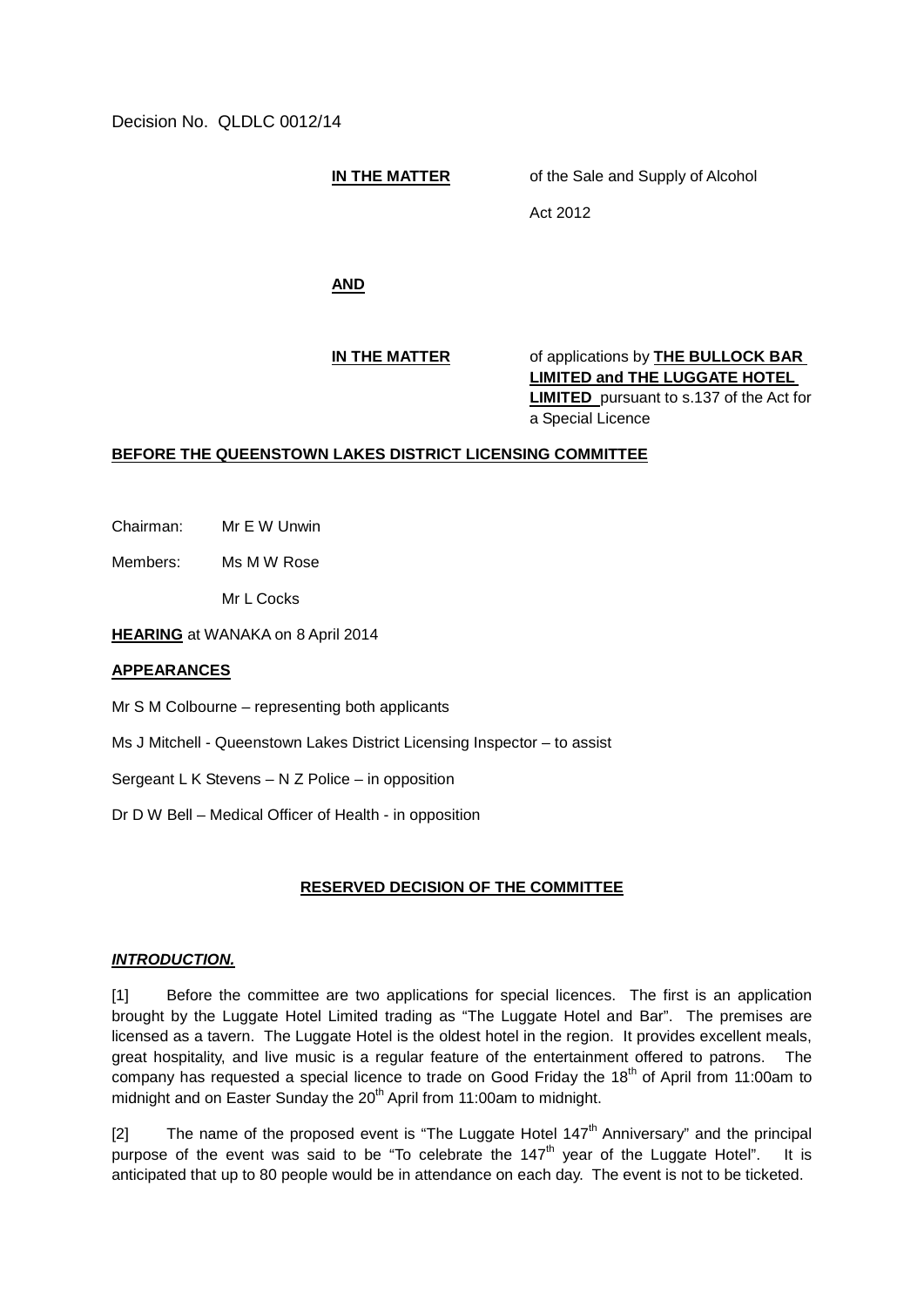[3] The second application is by The Bullock Bar Limited trading as "The Bullock Bar". The premises are licensed as a tavern. Live music features at the venue from time to time, and the business provides quality food from its kitchen as part of the hospitality service to its patrons. The company has requested a special licence to trade on Good Friday with hours from 11.00am to 12.00pm midnight and on Easter Sunday with similar hours.

[4] The proposed event has no name, but its principal purpose was said to be "To celebrate a history of Warbirds over Wanaka, and a Country Music Festival." It is estimated that up to 100 patrons would attend the two occasions, and neither event would involve the purchase of tickets.

[5] The applications should be viewed against a background of the bi-annual 'Warbirds over Wanaka' major event due to take place in Wanaka over the forthcoming Easter weekend. This event is held at the Wanaka Airport some distance out of Wanaka, where approximately 50,000 people are expected to attend over the three days of Good Friday, Saturday and Easter Sunday. The first day is practice day and the remaining two days comprise continuous entertainment finishing at 4.30pm each day. There will be about eight outlets selling alcohol under special licences at the event. Because of the large numbers of people attracted to Wanaka over this Easter weekend, a group of licensed premises (including these two applicants) have applied for special licences to sell alcohol in Luggate and Wanaka on two of the 3 ½ prohibited days.

# *The Applications.*

[6] Mr S M Colbourne is a director of both companies, and gave evidence on their behalf. He confirmed that the "Luggate Hotel' was the oldest hotel in the region, and a decision had been made to showcase its history with photo displays. Invitations had been made to previous owners and at least 4 former 'publicans' had expressed an interest in attending the event. The plan was to celebrate the  $147<sup>th</sup>$  anniversary over both Good Friday and Easter Sunday.

[7] He referred to the fact that tens of thousands of people would be in the region because of 'Warbirds over Wanaka' , the "Jetsprints', as well as Highands Motorsport events, and he felt that the "Luggate Hotel" would provide a real feel of the oldest hotel in the area. He advised that local musicians would be playing from 5.00pm daily, and that a full kitchen menu would be available from 11.00am until 10.00pm with snack menus available after that. In addition a BBQ was planned for the local card members.

[8] Mr Colbourne freely acknowledged that he had not researched the history of the hotel and that it may have been built two years later than he thought. He accepted that both premises had previously hosted the same musicians that would be playing over Easter. He accepted that in a large part the ambience and fare of both premises would not be dissimilar to the hospitality normally offered to patrons. We were grateful to him for his candour and respect for the process. Mr Colbourne acknowledged that he was personally disappointed that the law in relation to the 3 ½ sacrosanct days had not been over ruled by Parliament when it changed the Act.

[9] In relation to the 'Bullock Bar', Mr Colbourne advised that the music would commence at 2.00pm and go through to midnight. He confirmed that both premises would cease trading at midnight on the Good Friday and Easter Sunday, rather than go through to the legal and normal closure of 2.30am the following day. The plan was for the country music event to showcase Wanaka's best talent with some out of town performers as well. In addition there was a plan to show the history of the 'Warbirds over Wanaka' on the television screen throughout the premises. As with the 'Luggate Hotel' a full kitchen service would be available until 10.00pm.

[10] In closing Mr Colbourne acknowledged that his main objective and concern was to provide some form of entertainment for the many people who would be in the area over Easter, while at the same time supplying a reason to obtain the special licences. He said that he was concerned about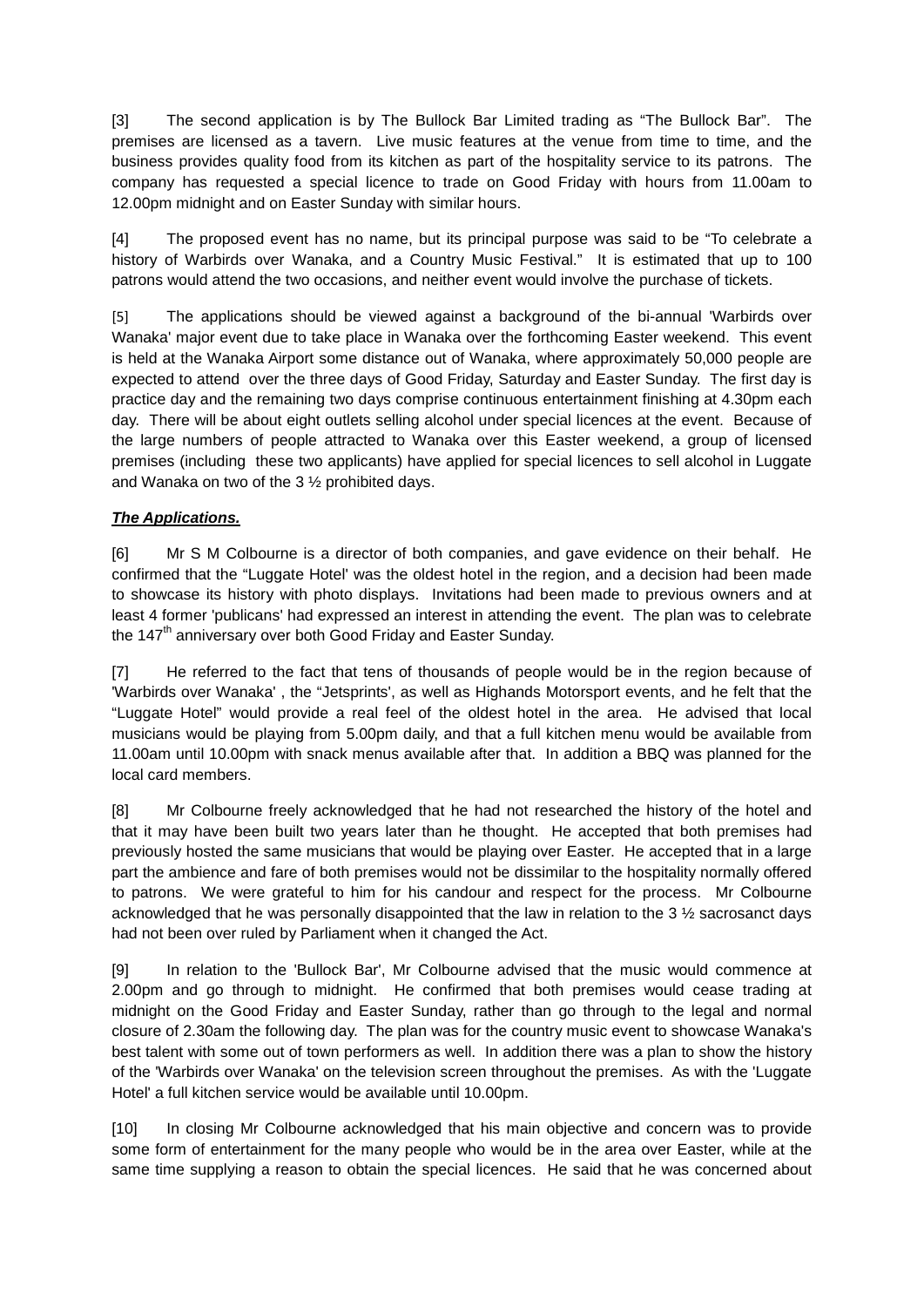the word 'contrived' referred to by both the Police and Medical Officer of Health, because his intentions were to provide a service to visitors, and this was the only way of doing so legitimately.

# *The Inspector.*

[11] The Inspector is required by S.137 of the Act to inquire into and file a report on each application. Comprehensive and helpful reports were duly received. She noted the matters in opposition raised by the other reporting agencies which brought into question whether the applicant had met the criteria set out in s. 142 of the Act.

# *The Reports from NZ Police and the Medical Officer of Health.*

[12] Pursuant to s.141 of the Act the Police must inquire into an application and must file a report if they have any matters in opposition. In this case Sergeant L K Stevens provided helpful submissions. She pointed out that the events were clearly open to the public. She noted that the majority of the artists had played at both venues before, and a number of them featured on The Bullock Bar's Facebook page. Her general argument was that both premises often have bands and artists and live music, so that what we were being asked to licence was 'business as usual'. She pointed out that in the last two years the "Luggate Hotel" had celebrated its birthday in March. On that basis she argued that both events had been contrived to allow the premises to trade as normal on days when trade would otherwise be restricted.

[13] Dr D W Bell has been a registered medical practitioner since 1998. He has been the Medical Officer of Health for Otago and Southland since 1998 under designation. We note that under s.141 of the Act he "may" inquire into an application for a special licence, and "may" report if he has matters in opposition. He noted that there a number of occasions when there would be no music or entertainment at either premises. He argued that neither applicant was holding an event that would justify the grant of a special licence. Rather the applications were attempts to get round s.47 of the Act which restricts trading on Good Friday and Easter Sunday.

## **The Committees Decision and Reasons.**

[14] At the conclusion of the hearing the committee gave an interim decision declining both applications but reserving the right to give this fuller and more detailed reserved decision.

[15] Section 47 of the Act provides that the holders of an on-licence are unable to sell alcohol on Good Friday, Easter Sunday, Christmas Day or before 1:00pm on Anzac day. There are 3 basic exceptions. The first exception is where a special licence for the premises is granted. The second exception is where persons are on the premise for the purpose of dining. And the third exception is where people are residing or lodging on the premises. Parliament has therefore decreed that the owners of on-licences have the right to apply to sell alcohol by way of a special licence on the 3 ½ sacrosanct days. However there are obstacles to be overcome.

[16] Special Licences are referred to in S.22 of the Act. A special licence enables the licensee to sell or supply alcohol to people **who are attending an event** described in the special licence. (Emphasis ours). It is not to be granted to enable people to attend the premises primarily to drink. An event is defined in s.5 of the Act as including an occasion or a gathering. There is no substantive difference between an event under the new Sale and Supply of Alcohol Act 2012, and the previous act. Therefore we must rely on previous case law to assist with the Act's interpretation. Over the years a number of principles and guidelines have been established.

[17] First there must be a genuine event and not something that has been contrived. *Alan Robert Christie v Invercargill Licensing Trust* **LLA PH 1225/2000.** This was a case involving events over Easter. The Authority stated: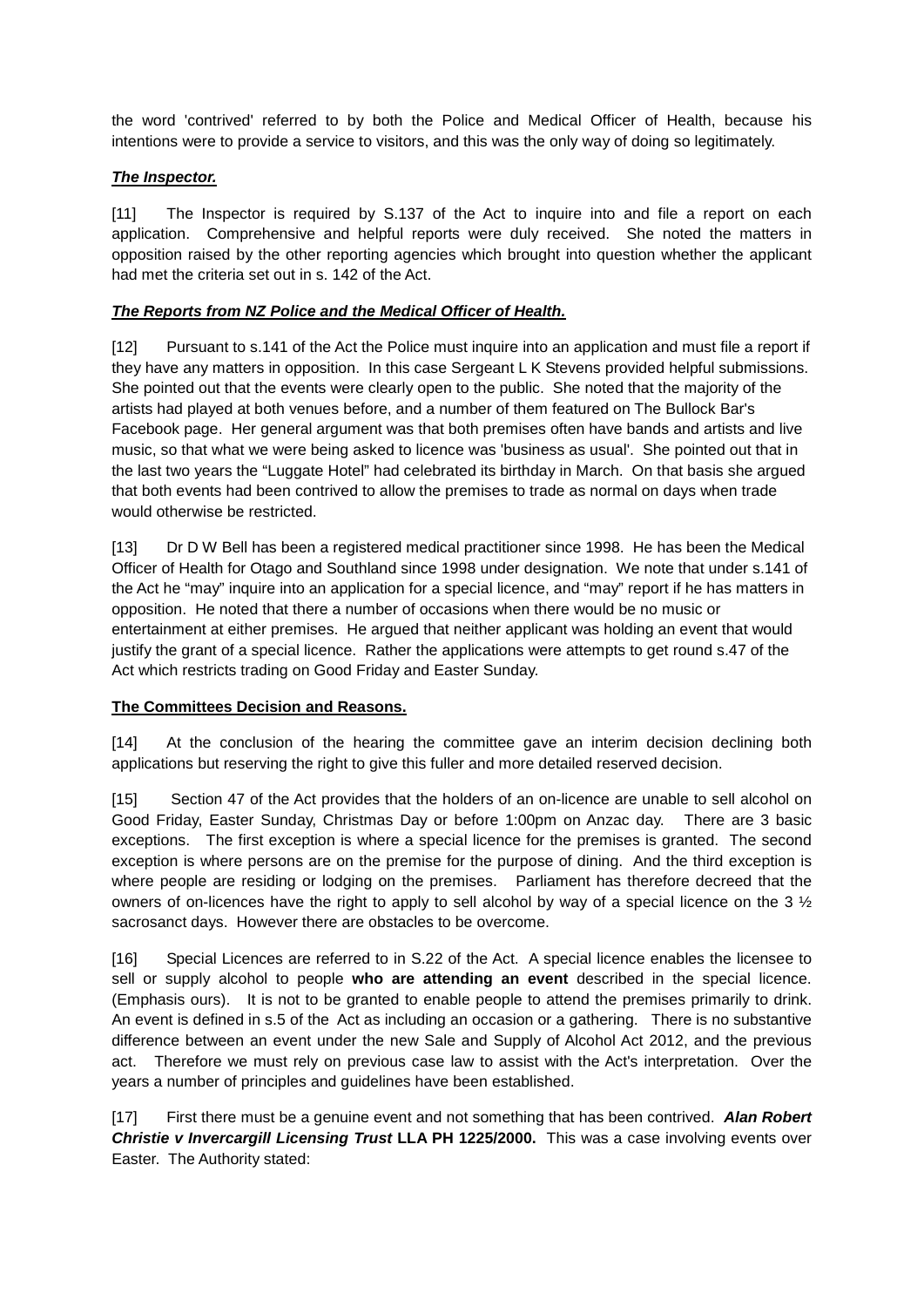*"The principal issue for determination is whether or not persons attending the series of occasion or events at the 'Sugar Shack' were attending a particular occasion or event in terms of s.79(1)(a) of the Act, or they were attending a contrived series of events or occasions, contrived solely for the purpose of enabling a tavern to trade at a time when the legislation otherwise required the premises to be closed."*

[18] Secondly the application must not be a means for a tavern to obtain extended trading hours. In *Bond Street Inn Limited* **1997 NZAR 9** the Authority stated:

# *"We have a firm view as to what the special licence is not intended to cover. It is not intended to be a means for hotels and taverns to obtain extended trading hours at times when the premises would otherwise be required to be closed."*

[19] Thirdly one of the major changes in the new Act is the dramatic shift in decision making from a national to a territorial level. As a consequence is it likely that a degree of national consistency will be lost. There have been cases where local decisions have been made for local circumstances. In **David Alan Thomson LLA 1287/97** the Authority declined to interfere with a local body decision to allow a tavern to trade through to 1.00am on Christmas Day.

[20] It is therefore possible for local decisions to be made to address local needs. But for every case where the Authority has not interfered with a local decision, there are just as many cases where the local decision has been reversed. One of the most significant of those was *Pirovano [2006] NZLLA 727* where the Queenstown Lakes District Licensing Agency had granted 22 special licences to trade over Easter because of "Warbirds over Wanaka", and because Queenstown was a significant tourist destination. All 22 decisions were reversed by the Authority.

[21] Fourthly it is likely that any wholesale relaxation of standards will bring the Act into disrepute, and could in the long term, reflect adversely on the Object of the Act. In *Universal Liquor Limited and anor* **[2003] NZLLA 806** the Authority stated:

*"If all taverns (and off-licences) had the right to trade through Easter then in our view the law restraining trading during that time would inevitably be brought into disrepute. Having a law that has no effect may not physically lead to liquor abuse, but could certainly encourage the public to treat the Act with contempt and disrepect. This in turn would in our view undermine any serious attempts to reduce the abuse of liquor.*

[22] To these principles we would add our own. Whether an event is contrived can often be determined by a number of factors. The following examples are not exhaustive;

- (a) The price of entry. The lower the price the more people the applicant appears to be encouraging to attend.
- (b) Whether there is some generic factor with the customers (such as guests at a wedding or people with a special interest in the event) or whether it is anticipated that members of the public will attend. (It will be noted that under s.147(1) (h) of the Act a licensing committee may impose a condition excluding members of the public from the premises).
- (c) Whether the intrusion into Good Friday and/or Easter Sunday is significant or restrained. In other words whether the applicant seeks to trade for as many hours as possible.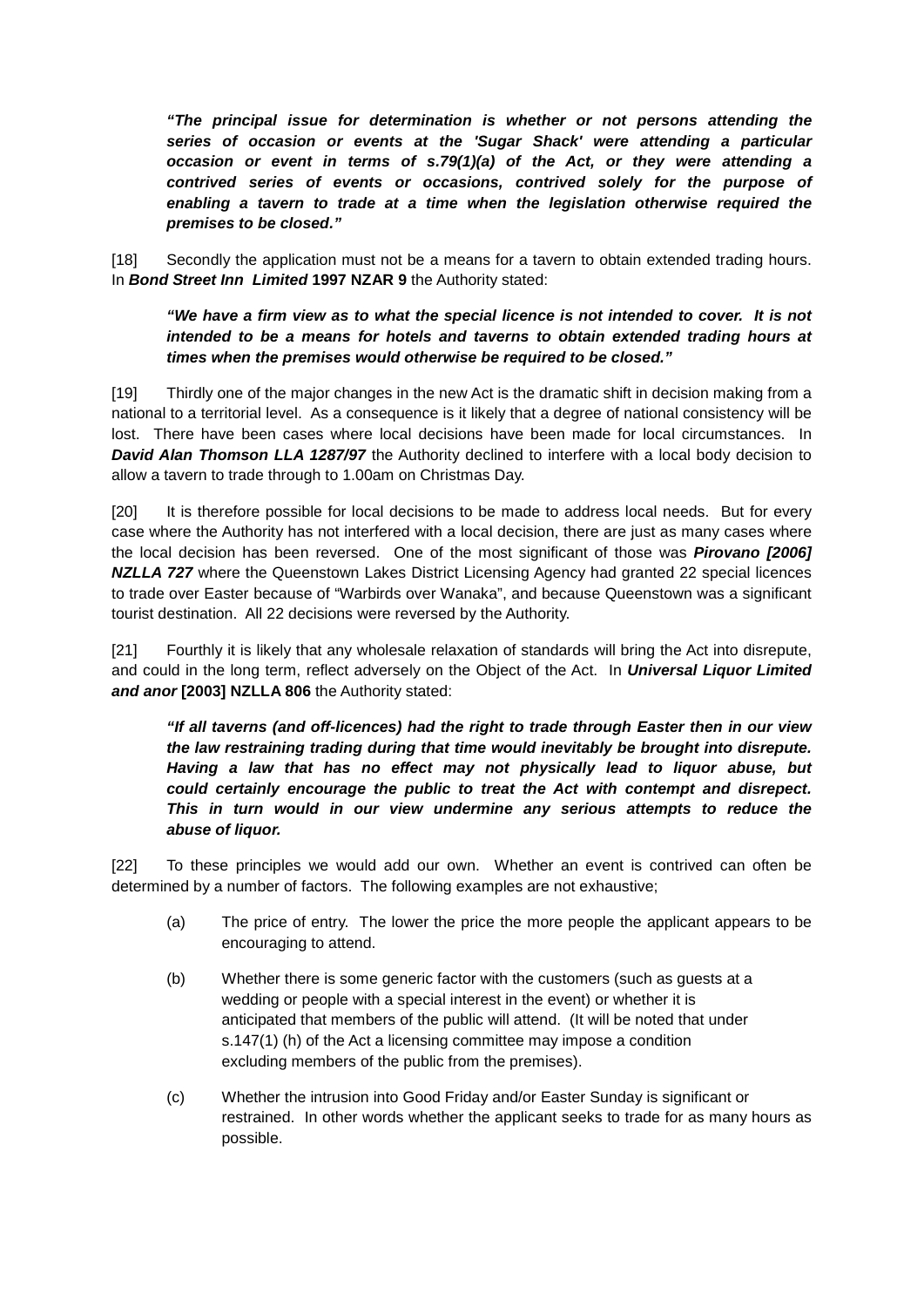- (d) Whether a reasonable person attending the event would immediately notice a difference between the ambience of the occasion and any other trading day.
- (e) The extent of the planning that has taken place, and the thought that has been given to the way the event is to be run. The less organised the applicant, the more likely that the event has been thought about after the decision has been made to apply for a special licence. Applicants were generally critical of the lack of time brought about by the public hearings, but the committee's staff has been at great pains to encourage the filing of early applications to enable them to be dealt with in an orderly way.

[23] The criteria to which we must have regard in deciding whether to issue a special licence are set out in S142 of the Act. The relevant conditions in this case are (a) the object of the Act, (b) the nature of the particular event for which the licence is sought and (f) the days on which and the hours during which the applicant proposes to sell alcohol. Mr Coulbourne correctly pointed out that his companies comply with the majority of the criteria. There are no issues about the applicants' suitability to hold a special licence.

[24] The Act's object is to be found in s.4 of the Act. It states that the sale, supply and consumption of alcohol should be undertaken safely and responsibly, and the harm caused by the excessive or inappropriate consumption of alcohol should be minimised. Given the closure hour of midnight, and the provision of quality food until 10.00pm, and the entertainment on offer, (this is a matter that Mr Colbourne believes reduces levels of intoxication), we believe that the object of the act has much less relevance.

[25] We would have been keen to try and assist the attempt made by this and other licensees to provide hospitality to the many visitors to the area, to help showcase Wanaka, and to support the 'Warbirds over Wanaka' festival, and to provide much needed revenue when the summer tourist season comes to a close. It was argued by many that the law was outdated and that the committee had the capacity to interpret and apply the law in a more flexible manner.

[26] However instead of being asked to bend the law in a reasonable way, the effect of the seven applications, was that we were presented with a full assault on the provisions of the new Act. We were literally asked to ignore the Act's restriction on the sale of alcohol on Good Friday and Easter Sunday. While it is true that  $S(2)(a)$  of the Act requires that we act in a reasonable way we are unable to break the law to please licensees. To do what we were asked to do would in our view destroy the Act's integrity. It would enable the people of Wanaka to change the law outside Parliament. The applicants have the right within ten working days to appeal to the licensing authority if dissatisfied with this decision. (S.154 of the Act).

[27] There may be ways of enhancing the 'Warbirds over Wanaka' event, and at the same time giving Wanaka an edge. There would need to be consultation and co-operation with the 'Warbirds over Wanaka' management as well as the agencies. The applicants in this case currently have a commercial arrangement with the Warbirds organisers, but it has never been suggested that the licensed premises form part of the festival. Since the event closes at the airport at 4.30pm it may be possible as part of the event, to offer hospitality at taverns in Wanaka and Luggate for say two hours giving visitors to the town an opportunity to relax before dining. Such an opportunity would have to become part of the Warbirds programme and part of the actual event. In this way there would be no need to dress the hospitality up, since the ability to drink at bars would be part of the major event. Such an idea cannot be judged until it has been thought through and presented. Whether members of the public should be included or not would be one issue to be resolved. We simply flag the proposal as an illustration of the way that the aspirations of licensees could become reality. We suggest that planning starts now.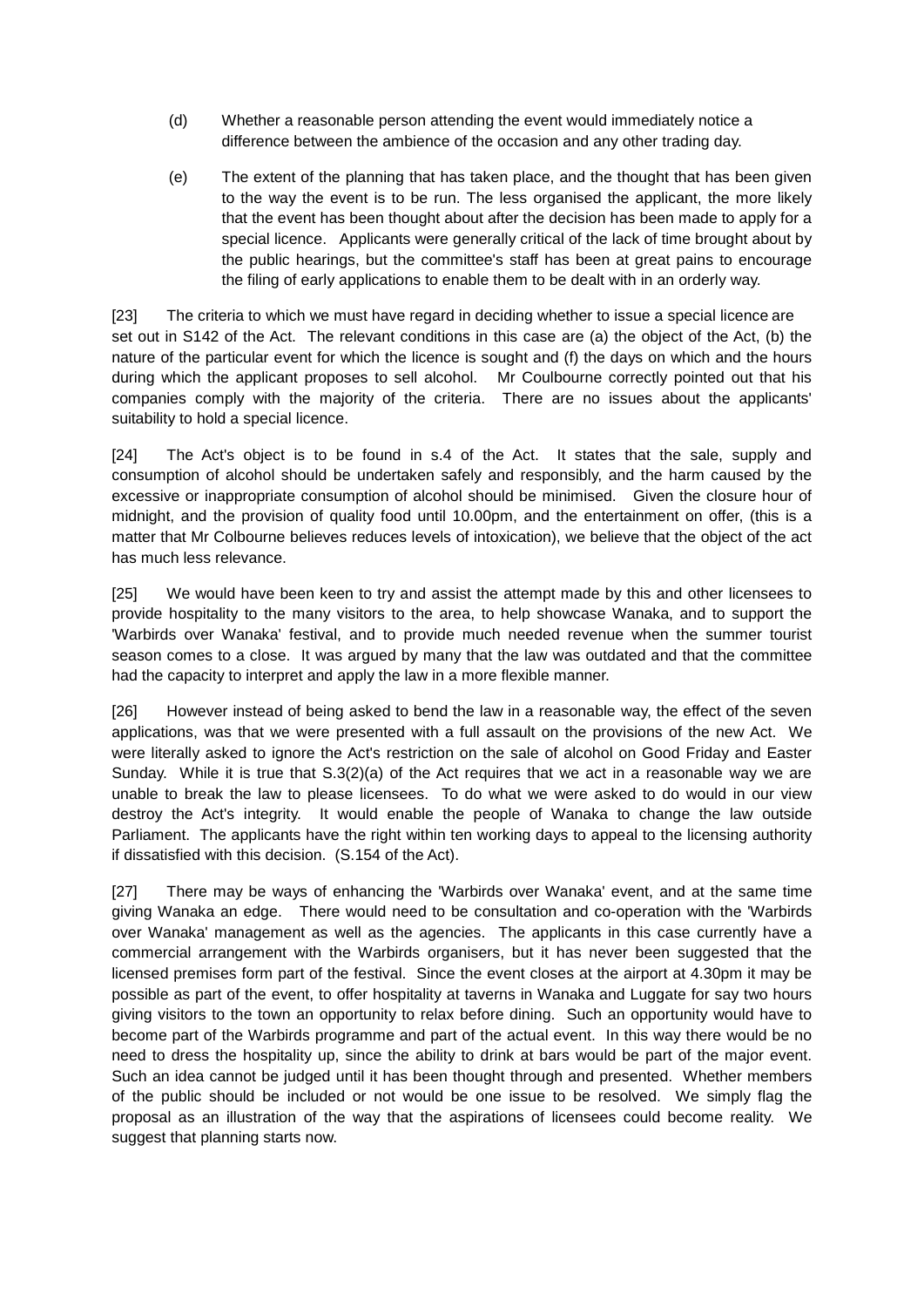[28] Many licensees including Mr Colbourne thought the law was outdated yet none of the applicants made submissions on the new Act, or indeed on the Law Commission's publication "Alcohol in our lives. Curbing the harm" presented to Parliament on 27 April 2010, and forming the framework on which the new Act was based. We therefore think it important to trace the way that the matter was considered by Parliament. In 2009 the Law Commission produced an issues paper entitled "Alcohol in our Lives". In Chapter 9 the prohibited days were discussed. The Commission wrote:

*"Undoubtedly, the prohibited days adversely affect the business of licensed premises. The tourism and travel industry would likely be assisted by their elimination. For many people, rules around the prohibited days are outdated and inconvenient.*

*On the other hand, many would argue that the remaining sacrosanct days should continue to be respected, and that the three and a half days are the only days on which workers are guaranteed time off to spend with their families. However, these arguments are not so apt for bars that are only open in the evening and early hours of the morning. Although New Zealand is a largely secular society, in the 2006 census, just over two million people affiliated with a Christian religion. Recent attempts to change the general Easter shop trading hours have failed in Parliament.*

Mention was also made of the practical difficulty of specifying the hour at which the prohibited days began. The Commission suggested it would be less disruptive if a starting time of 2.00am on the actual day was legislated.

[29] The Issues Paper was the subject of 50 public meetings and a record 2939 written submissions were received. The submissions were duly analysed and considered and the final report was duly prepared. In that report the Commission felt that the 3  $\frac{1}{2}$  sacrosanct days should be the same as the general law affecting retailing in New Zealand. It stated:

"*We think the licence conditions regarding the prohibited days should reflect the general law relating to business in New Zealand. Currently, the Shop Trading Hours Act Repeal Act 1990 requires almost all shops to be closed on these three-anda-half days. We do not think the new sale of alcohol legislation should apply different rules relating to trading days than applies to other types of stores.*

*We acknowledge the prohibited days do adversely affect the business of licensed premises. The tourism and travel industry would likely be assisted by their elimination. Many submitters, particularly from the retail and hospitality industries, were in favour of the prohibited days being removed for the reason that this law is no longer necessary or relevant. For a significant number of people, the rules around the prohibited days are outdated and inconvenient.*

*However, many other submitters argued the prohibited days should be retained. It was considered these days provide a further limit on the availability of alcohol. They allow many people who work in the hospitality industry to have a day off to spend with their families. It was felt that three-and-a-half days per year is not a large limitation on the commercial right to sell alcohol. Many also argued the sacrosanct nature of these days should be respected for historical or religious reasons. As mentioned in our Issues Paper although New Zealand is a largely secular society, a significant proportion of New Zealanders affiliate with the Christian religion and recent attempts to change the general Easter shop trading hours have failed in* 

*Parliament".*